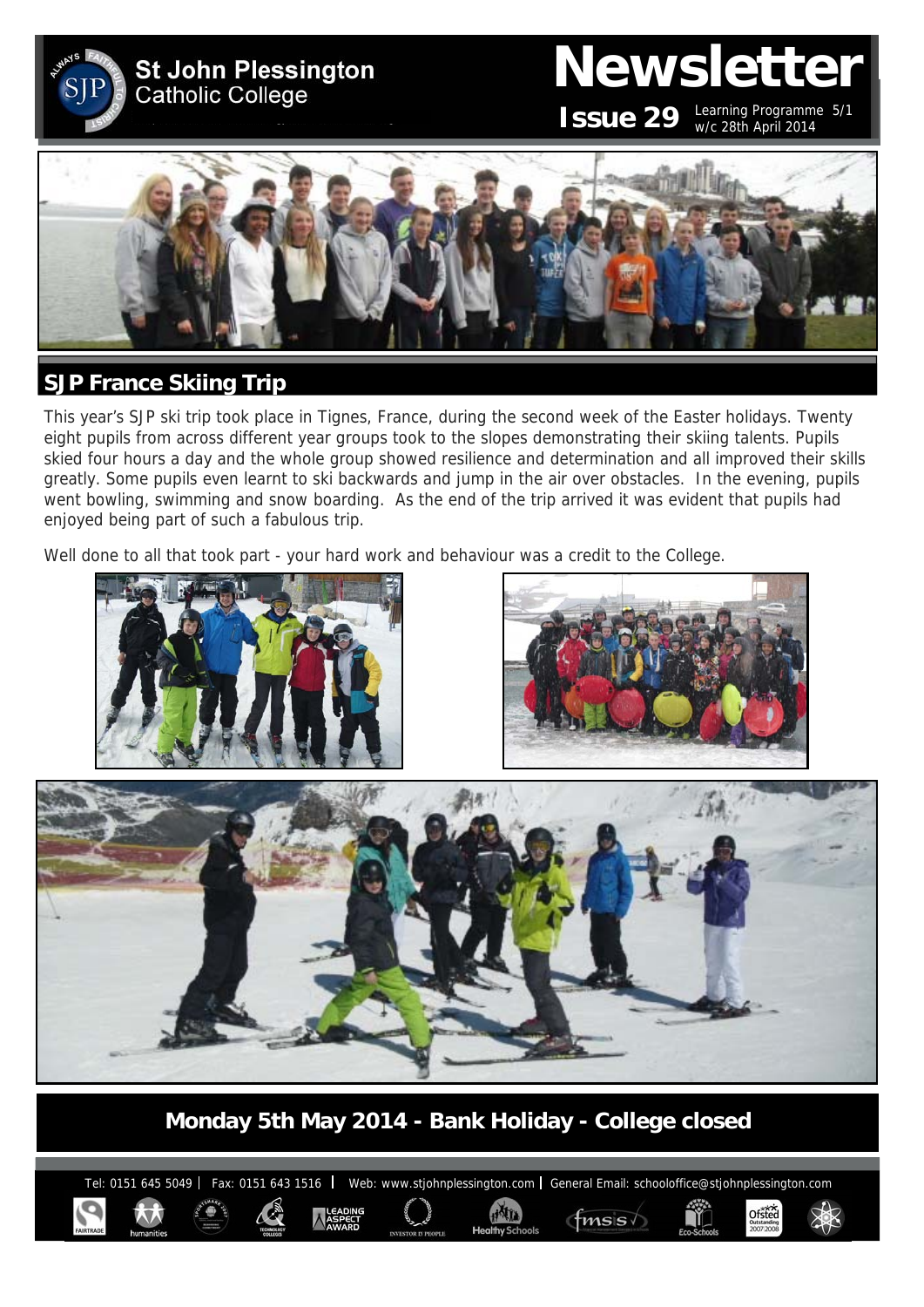### **Language Corner**

#### **Voici ma famille!**

Can you work out the answers from the description below? The first five correct answers to Mr Passmore will win Vivo points!

Bonjour ! Je m'appelle Jean. Je présente ma famille. Il y a mon père, ma mère, mon frère et mes deux sœurs. Ma mère a les cheveux gris et courts. Mon frère qui s'appelle Luc, a six ans et il a les cheveux marron et les yeux bruns. Finalement il y a mes sœurs - elles ont les cheveux roux et longs aussi.

1. How many people are in Jean's family?

2. Who has the same hair?

3. True or false – Luc has green eyes. 4. Who do you think Jean is in the picture?



#### MFL Clubs

Years 7 & 8 Homework Lunch Club every Tuesday during Academic Review. Get your pass from LA1 at break-time on Tuesday.

Years 8 & 9 French Club every Tuesday at 3.20pm in LA1.

World Film Club this Wednesday. Get your passes from MFL3 Wednesday break to avoid missing out!

- Friday 2nd & Saturday 3rd May Duke of Edinburgh's Bronze Practice Expedition
- Saturday 3rd May 9.00am to 11.30am SJP PTA Bedding Plant Sale
- Monday 5th May Bank Holiday Monday, College closed
- Wednesday 7th Friday 9th May Year 9 **Experience**
- Friday 9th & Saturday 10th May Duke of Edinburgh's Bronze Expedition
- Tuesday 13th May 7.00pm PTA meeting in the College Staff Room

#### **VIVO Rewards**

Following the successful launch of Vivo Rewards in February, it is clear from the chart below that every Year Group is benefiting from the system.

#### Rewards by Year Group:



If you have not yet logged on or have misplaced your password, please see your Form Tutor. Please remember that our online shop has money off vouchers for our end of year celebrations for Years 11 and 13. We also have our 'Skip the lunch queue ticket' for 35 Vivo points and you can also donate some of your Vivo points to our College charities. Look out for extra points available during revision sessions.



# **Coming Up Attendance - 7/4/14 - 11/4/14**

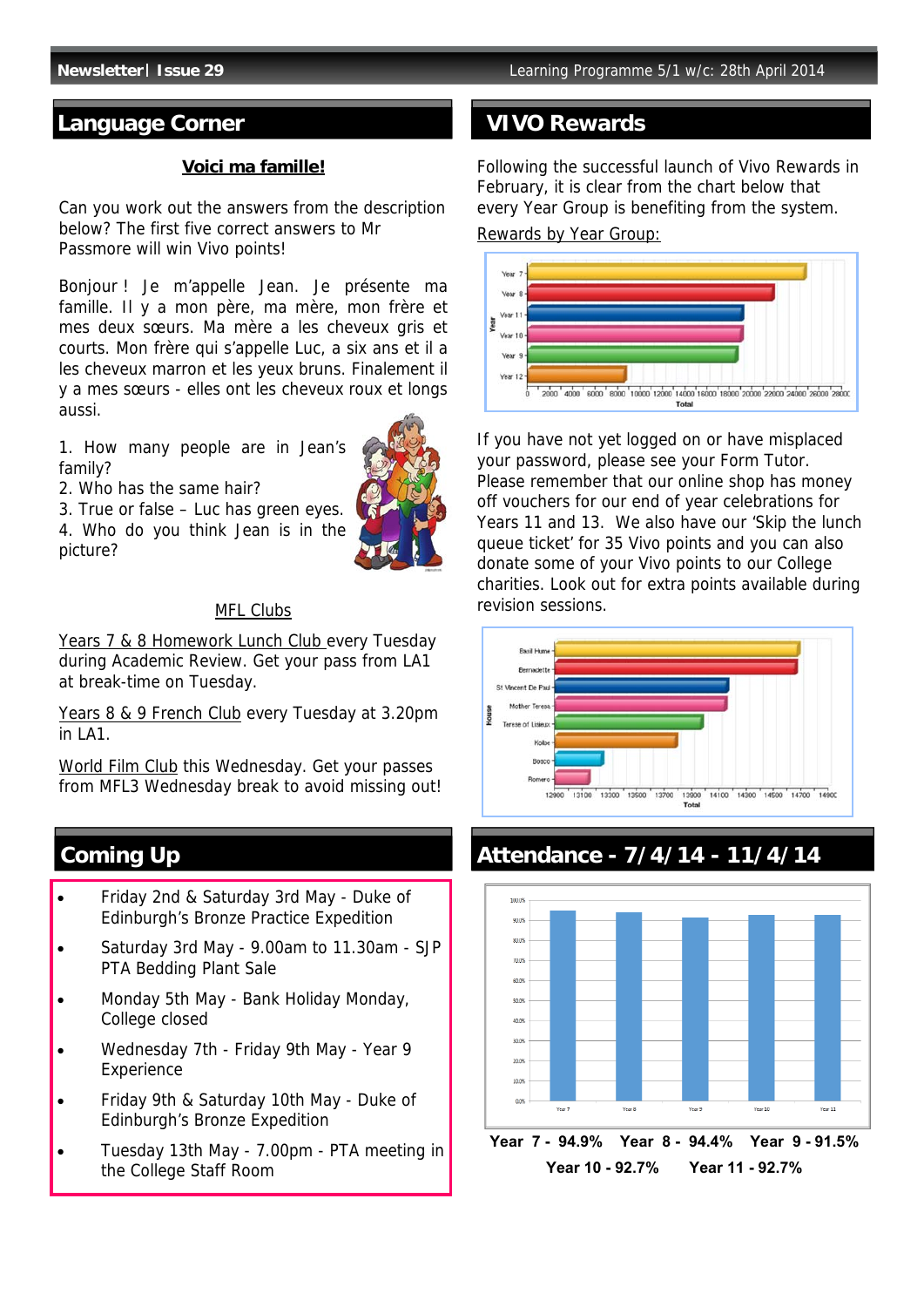Two Year 12 students gave politicians 'food for thought' at a meeting in Parliament on the issue



of Global Hunger. Sarah Dooley and Divine Abraham met MPs and Peers at a national event in Parliament on Wednesday 26th March. The event was organised by Catholic charity CAFOD as part of its Hungry for Change campaign – calling on the Prime Minister to provide greater support to smallscale farmers who are being hit first and worst by the effects of climate change.

Sarah said: "The experience has been a once in a lifetime trip in which I have been given the opportunity to give a voice to the voiceless. I asked about the increasing number of food banks within the UK as I feel strongly for fighting poverty within the UK as well as abroad. I felt we needed MPs to know about the growing concern for people within our area."

Sarah and Divine were two of thirty-four students from across the country who toured the Houses of Parliament, watched Prime Minister's Questions and had a private audience with the Speaker of the House of Commons. Before visiting Parliament, the group took part in workshops to learn about how campaigning can make a difference to the decisions taken in Parliament.

CAFOD's Hungry for Change campaign calls for major changes in the global food system so that it benefits everyone. To find out more about the campaign and see CAFOD's demands for Prime Minister David Cameron to take action on global hunger, visit www.cafod.org.uk/hungry.

#### **Wirral Food Bank**

The SJP community donated 143 kilos of food for the Wirral Food Bank. It was gratefully received **foodbank** in the run up to Easter as the charity's stock was very low.



We would like to thank everyone for participating in this much needed cause.

You can still donate non-perishable food items direct to Wirral Foodbank (Unit 14 Wirral Business Centre, Dock Road, Birkenhead CH41 1JW) or at any One Stop Shop or Wirral Library.

#### **Parliament Visit Catering Exams**

Well done to all of our Year 10 and 11 Catering pupils who recently completed their practical cooking exams.

The quality of the dishes produced was likened to restaurant standard and could easily have given any chef a run for their money. Keep up the good work!



## **Easter Egg Hunt**

Before our Easter break, 50 Year 7 pupils took part in an Easter Egg hunt in an effort to raise money for Street Child Africa.

All pupils managed to find an egg. One lucky winner found a golden egg which contained a  $f5$  'Love to Shop' voucher.



£50 was raised for Street Child Africa.

Well done to all pupils that took part.

## **Food Revolution Day 2014**

International Food Revolution Day is fast approaching and will take place on Friday 16th May 2014.

Watch this space for SJP's exciting plan to celebrate good food and cooking in our College community.